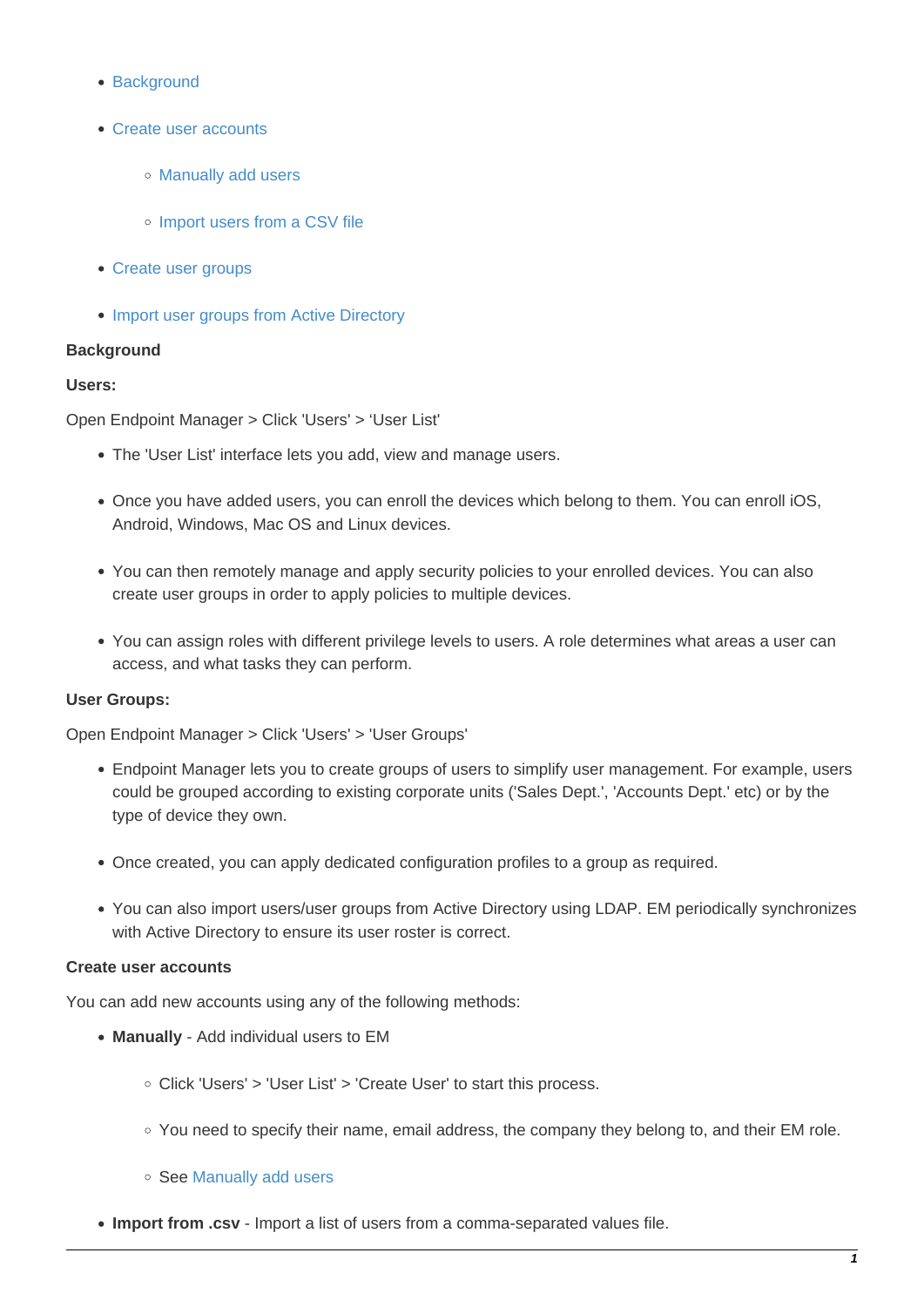- Click 'Users' > 'User Import' to start this process
- The file should contain the following, separated values: 'Username' (mandatory), 'Email address' (mandatory) and 'Phone number' (optional).
- The file should not contain column headers and each line should contain a single user.
- Users are assigned the role you specify in the import dialog.
- See [Import users from a CSV file](#page-4-0)
- **Bulk enroll from Active Directory**
	- See [this wiki page](https://wiki.itarian.com/frontend/web/topic/how-to-use-the-bulk-installer-package-to-enroll-multiple-devices-via-active-directory) for help to enroll devices through AD group policy and import their users.

#### <span id="page-1-0"></span>**Manually add users**

- Open Endpoint Manager
- Click 'Users' > 'User List'
- Click the 'Create User' button

#### OR

• Click the 'Add' button **in** in the menu bar and choose 'Create User'



• Enter the user details and select a role: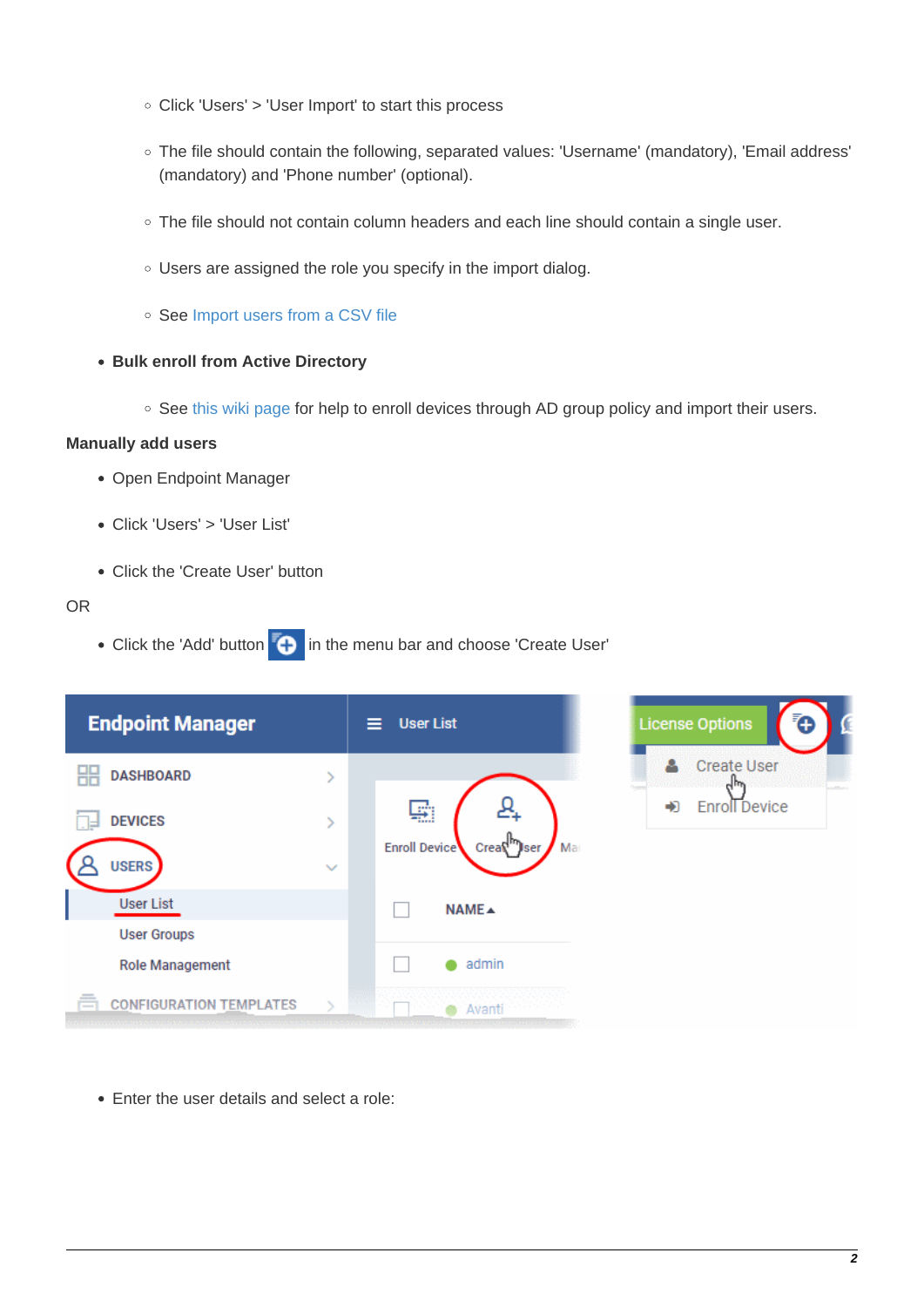# **Create New User**

| User Name *         |        |
|---------------------|--------|
| mmoxford            |        |
| Email *             |        |
| mmoxford@yahoo.com  |        |
| <b>Phone Number</b> |        |
| <b>Phone Number</b> |        |
| Customer*           |        |
| frontfork           |        |
| <b>Assign Role</b>  |        |
| Administrators      |        |
|                     |        |
|                     | Submit |

**Username** - The login name of the user.

**Email** - The email address of the user for registration in EM. Account and device enrollment emails are sent to this address. Users need to open the enrollment mail on the target device itself.

**Phone Number (Optional)** - The contact number of the user.

**Company** - Choose the company to which the user belongs.

- MSPs can add users from any company they have added to their account.
- Enterprise and stand-alone customers can only add users to the default company.

**Assign role** – Choose the new user's role.

<span id="page-2-0"></span>

| <b>Assign Role</b>           |  |  |
|------------------------------|--|--|
| <b>Users</b>                 |  |  |
| Administrators<br>Technician |  |  |
| <b>Users</b>                 |  |  |

X.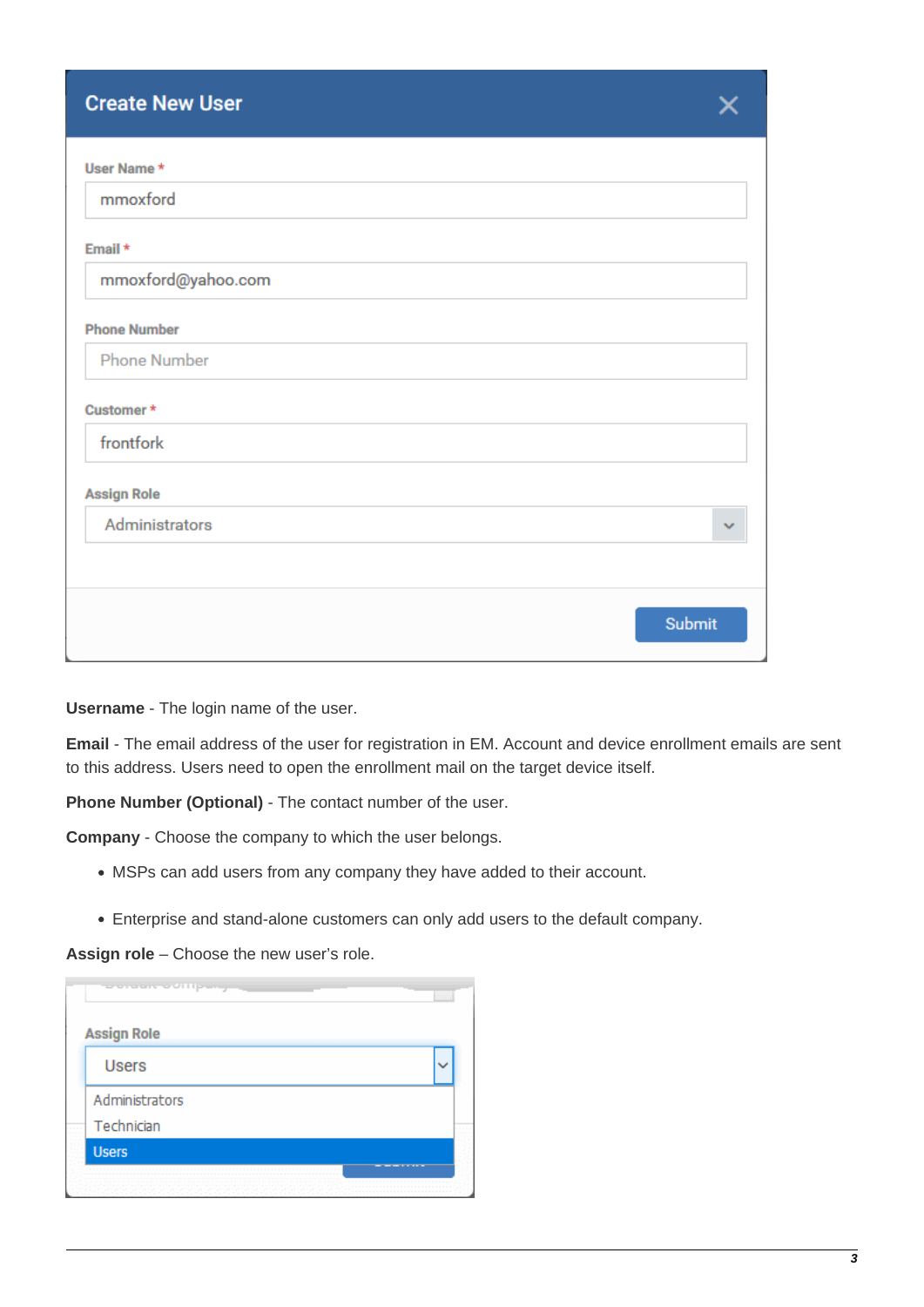- **Users -** This role is typically used for owners of the devices you want to manage. 'Users' cannot log in to Endpoint Manager, but you can remove this restriction if required.
- **Administrators** Can log in to EM and access all management interfaces. This role can be edited as required.
- **Technician** Can log in to EM and access all management interfaces. The technician role has fewer privileges than the administrator role. This role can be edited as required.
	- You can also create custom roles with specific privileges. All roles you create will appear in EM the 'Assign Role' drop-down.
	- See [this wiki page](https://wiki.itarian.com/frontend/web/topic/how-to-create-a-new-role-with-custom-permissions-and-assign-it-to-users) for help to create and manage custom roles.
- Click the 'Submit' button.

| <b>Create New User</b>                                                                                       |           |
|--------------------------------------------------------------------------------------------------------------|-----------|
| You have created «mmoxford» user.                                                                            |           |
| Email: mmoxford@yahoo.com                                                                                    |           |
| <b>Customer: frontfork</b>                                                                                   |           |
| <b>Role: Administrators</b>                                                                                  |           |
| Within a few minutes the users will get an email with instructions to proceed, if their role<br>supports it. |           |
|                                                                                                              | <b>OK</b> |

• Repeat the process to add more users.

You can now add the user's devices to EM.

Endpoint Manager sends account activation mail to new users with admin roles. They can activate their account and set their login password by clicking the link in the email: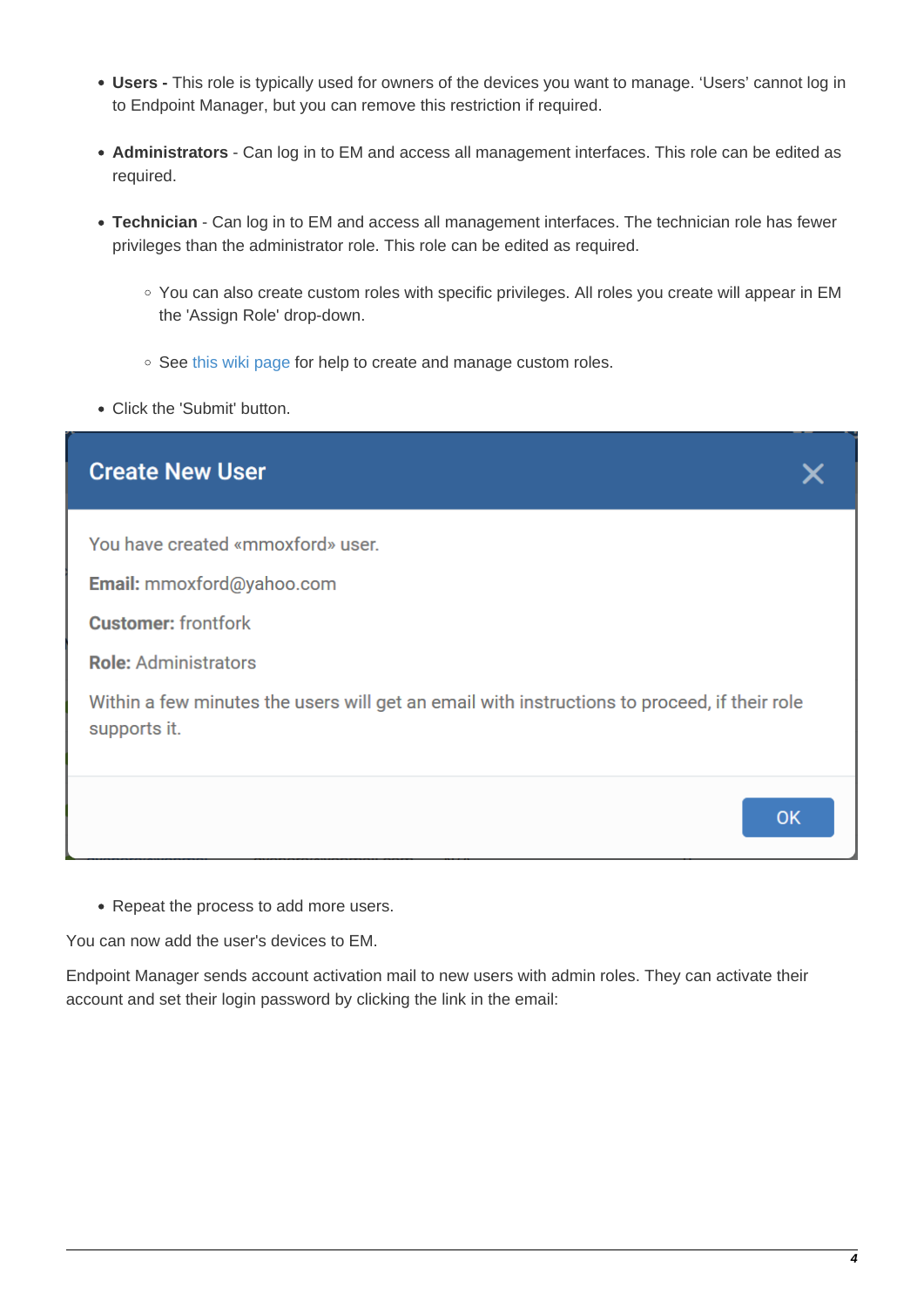Dear mmoxford,

**EM** 

Congratulations, your Endpoint Manager account has been successfully created. Please click the following link to activate your account and set up your password:

https://frontfork-msp.dmdemo.comodo.com/user/site/activate/username/mmoxford /key/314b9407466ea8571fae1a1b0cdcd7378c9d836f

Sincerely, Endpoint Manager team.

**Note**: By default, users with the role 'Users' do not receive an account activation mail and cannot log in to Endpoint Manager.

#### <span id="page-4-0"></span>**Import users from CSV**

- Click 'Users' > 'User List' > 'Import User'
- You can load a list of new users by importing them from a comma-separated values (.csv) file
- You can also specify roles for all users in the list
- After adding a user, you can enroll Windows, Android, iOS, Mac OS and Linux devices for them

#### **Process in brief**

- Create a .csv file with your list of users in Excel or OpenOffice Calc.
- The file should contain the following, separated values: 'Username' (mandatory), 'Email address' (mandatory) and 'Phone number' (optional).
- The file should not contain column headers and each line should contain a single user.
- In the EM admin console, click 'Users' > 'User List' > 'Import User'
- Browse to and select the .csv file you want to import
- Select a company and a role for the imported users
- Upload the file
- The users are imported and enrolled to EM

#### **Requirements for .csv file**

- There are two mandatory fields and one optional field per user account:
	- Username (mandatory)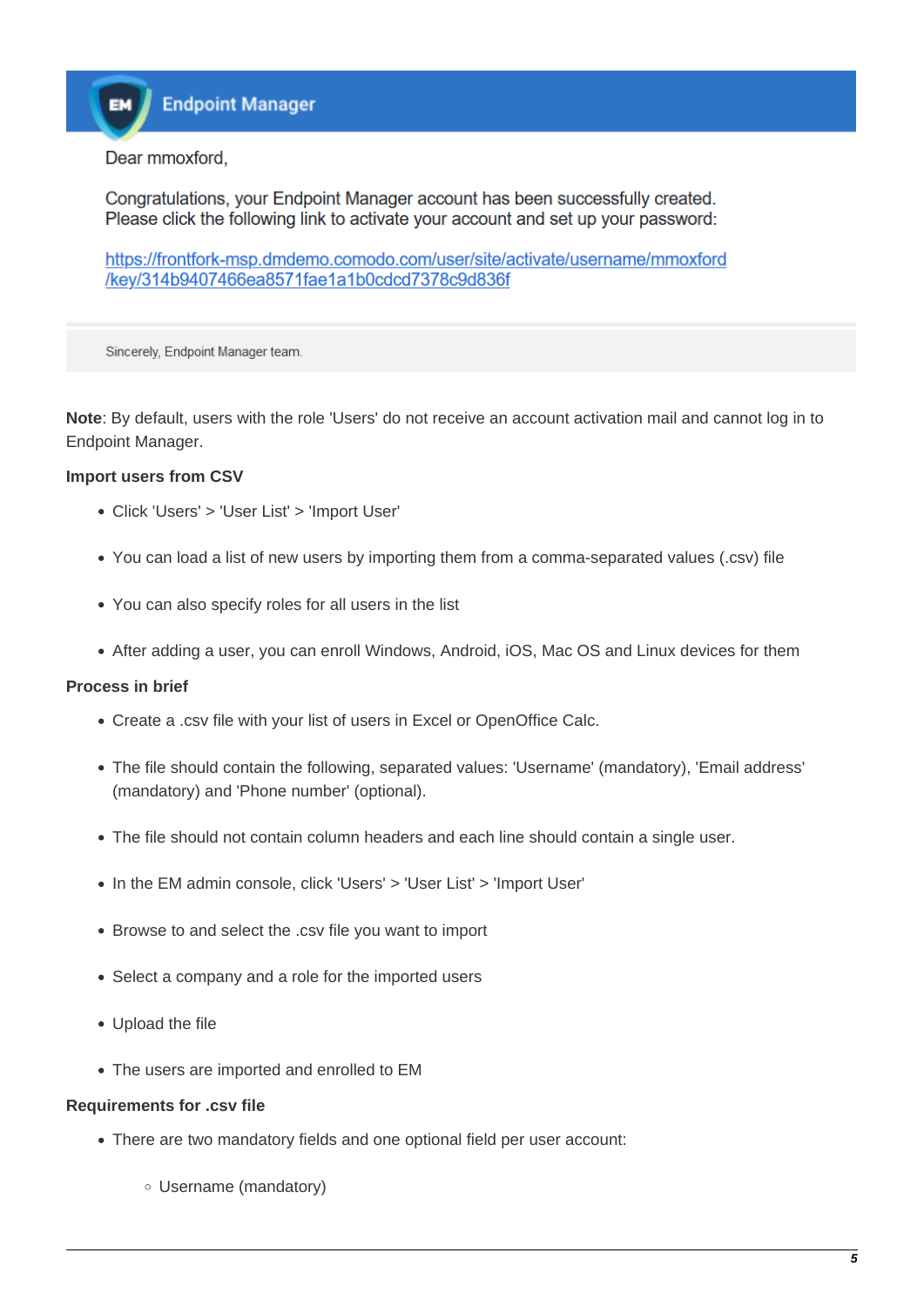- Email address (mandatory)
- Phone number (optional)
- Each line in the file should contain one user
- The file should not contain column headers

# Example:

"james", "james@ditherscons.com", "9876543210"

# **Import users from a list**

- Click 'Users' > 'User List'
- Click 'Import User' on the top

| <b>Endpoint Manager</b>                                            | <b>User List</b><br>≡               | ō<br><b>License Options</b>                        | <b>A</b> Logout (herculespopular22<br>ര                                                |
|--------------------------------------------------------------------|-------------------------------------|----------------------------------------------------|----------------------------------------------------------------------------------------|
| <b>DASHBOARD</b><br>88<br>Y.                                       |                                     |                                                    |                                                                                        |
| <b>DEVICES</b><br>$\rightarrow$                                    | ዲ<br>목                              | 的<br>정                                             | 옮<br>ഉ<br>圕                                                                            |
| <b>USERS</b><br>u                                                  | Enroll Device<br><b>Create User</b> | Manage Profiles<br>Send Password<br>Recovery Email | Delete User<br><b>Import Waer</b><br>Export                                            |
| <b>User List</b>                                                   | NAME A                              | <b>PHONE NUMBER</b><br><b>EMAIL</b>                | # OF DEVICES<br>LAST                                                                   |
| <b>User Groups</b>                                                 |                                     |                                                    |                                                                                        |
| Role Management                                                    | $\bullet$ admin                     | N/A<br>espopular.                                  | 0<br>Not to                                                                            |
| <b>CONFIGURATION TEMPLATES</b><br>$\geq$                           |                                     | avantistude@g<br>N/A                               | $\overline{2}$<br>Not i-                                                               |
| <b>Uploading status: Ready</b>                                     |                                     | Important:                                         | Use this page to import multiple users<br>from a user list in CSV format.              |
| CSV file *                                                         |                                     |                                                    | - use only comma (,) as a field delimiter;<br>- enter user names in the 1st column and |
| <b>Browse</b>                                                      |                                     |                                                    | email addresses in the 2nd column (both                                                |
| Customer*                                                          | Role *                              | numbers (optional);                                | are mandatory), 3rd column is for phone                                                |
| Customer                                                           | Role                                | - use no column headers.                           |                                                                                        |
| Do not send any enrollment notifications<br>Import users from list |                                     |                                                    |                                                                                        |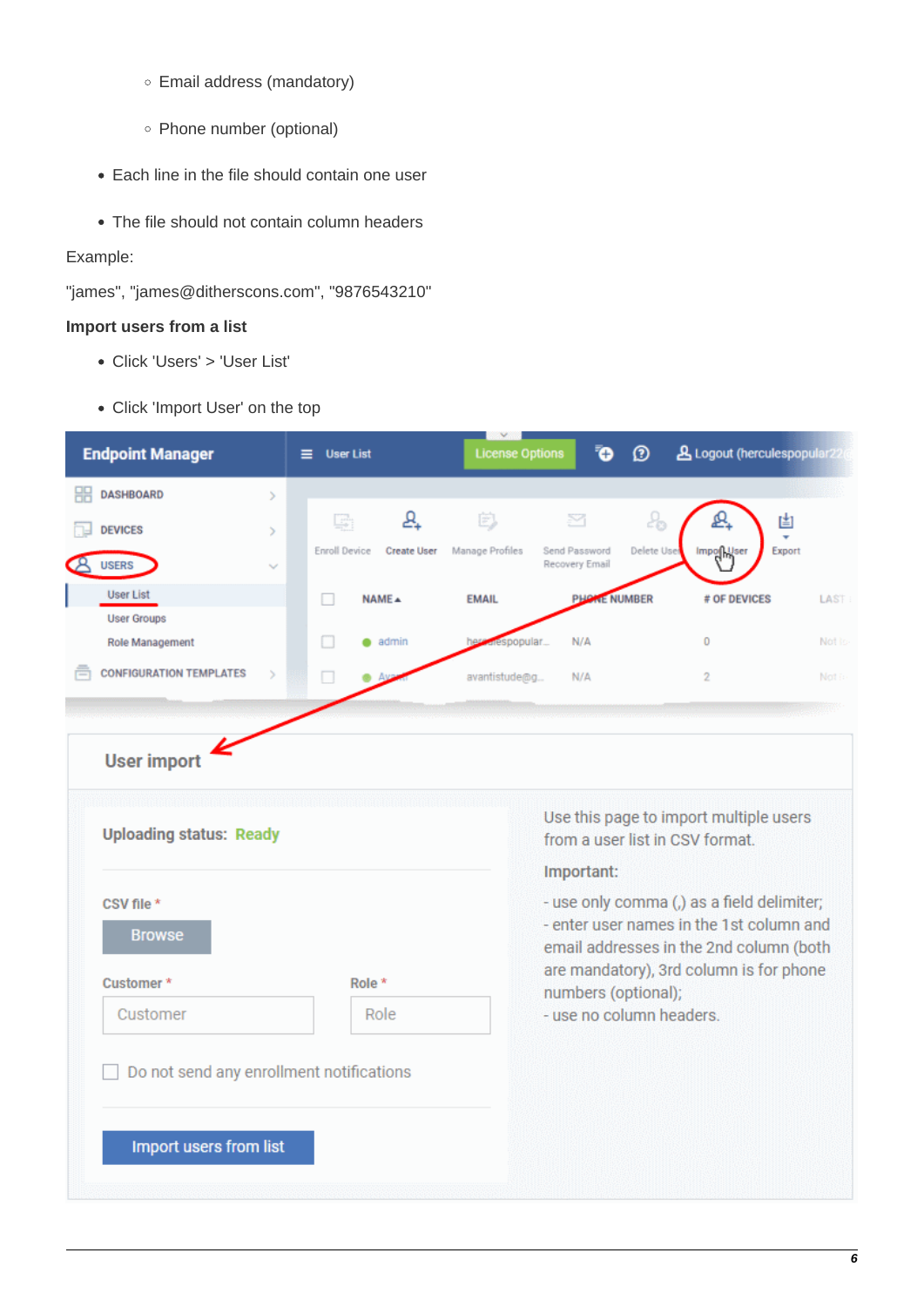**CSV File** - Click 'Browse', navigate to the location of your .csv file

**Customer** - Choose the company to which the users belong.

- MSP customers can add users from any company they have added to their account.
- Enterprise and EM stand-alone customers can only add users to the default company.

**Role** - Choose the new user's role.

See [the explanation of the roles above](#page-2-0) for more details.

**Do not send enrollment notifications** - Select whether or not notification emails are sent to new users.

Note: Notification mails are only sent to those with 'Admin' and 'Technician' roles. They are not sent to users who have the 'Users' role.

Click 'Import users from List' when finished:

| <b>Uploading status: In progress</b> |                                          | Use this page to import multiple users<br>from a user list in CSV format.                                                         |
|--------------------------------------|------------------------------------------|-----------------------------------------------------------------------------------------------------------------------------------|
|                                      |                                          | Important:                                                                                                                        |
| CSV file *<br><b>Browse</b>          |                                          | - use only comma (,) as a field delimiter;<br>- enter user names in the 1st column and<br>email addresses in the 2nd column (both |
| Customer*                            | Role *                                   | are mandatory), 3rd column is for phone<br>numbers (optional);                                                                    |
| Customer                             | Role                                     | - use no column headers.                                                                                                          |
|                                      | Do not send any enrollment notifications |                                                                                                                                   |
| Import users from list               | <b>Discard import</b>                    |                                                                                                                                   |

Endpoint Manager sends account activation mail to new users with admin/technician roles. They can activate their accounts and set their login password by clicking the link in the mail.

**Note**: By default, users with the role 'Users' do not receive an account activation mail and cannot log in to Endpoint Manager.

# <span id="page-6-0"></span>**Create user groups**

- Click 'Users' > 'User Groups'
- Click 'Create Group' above the table.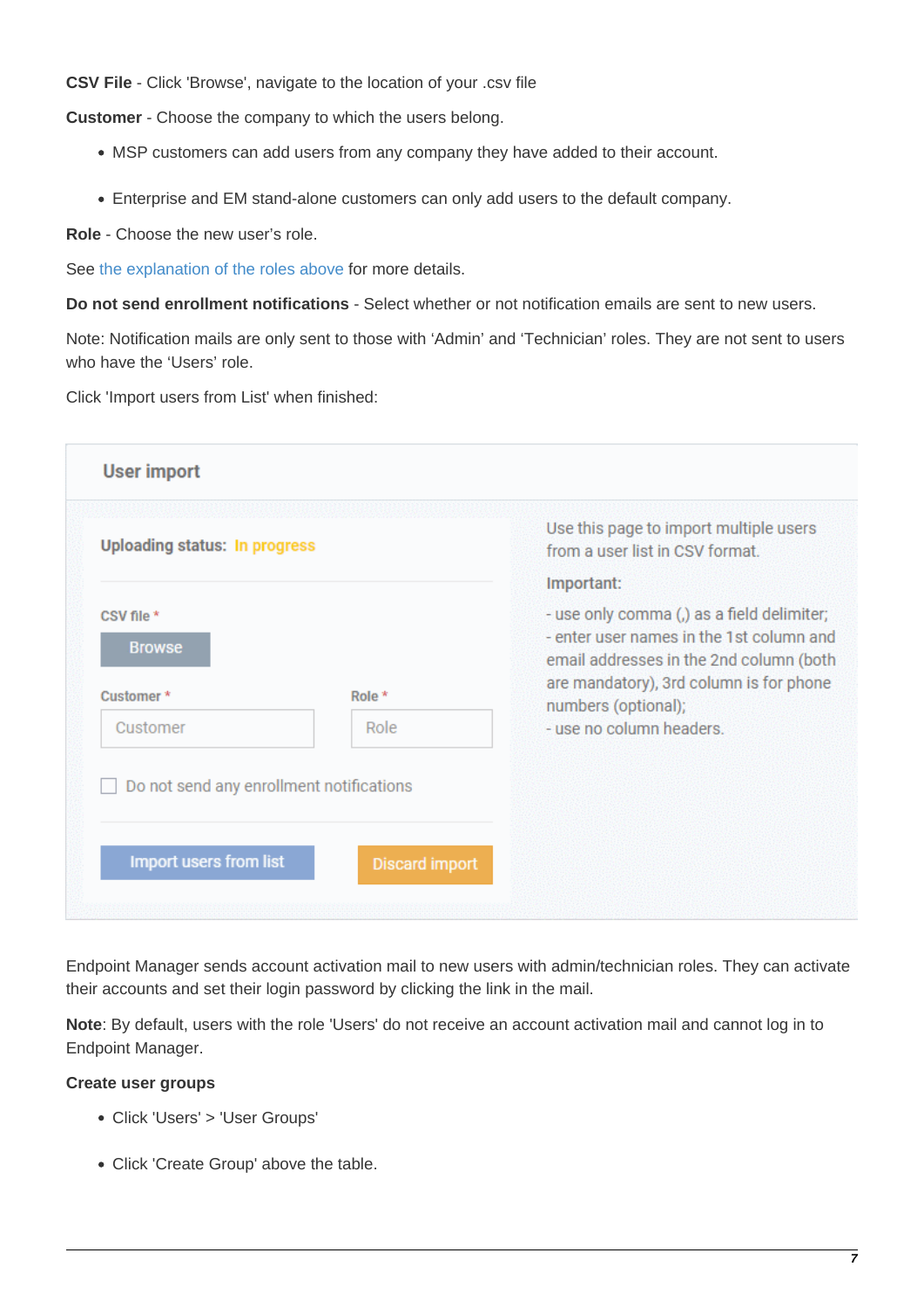| 10 | herculespopular22@gmail.com [he |
|----|---------------------------------|
| 0  | herculespopular22@gmail.com [he |
|    |                                 |
|    |                                 |
|    |                                 |
|    |                                 |
|    | <b>Create User Group</b>        |

- **Name** Type a label for the user group.
- **Choose User(s)** Add users to the group.
	- Type the first few letters of a username and select from the suggestions.
- Repeat the process to add more users.
- The group is saved and the group details screen appears: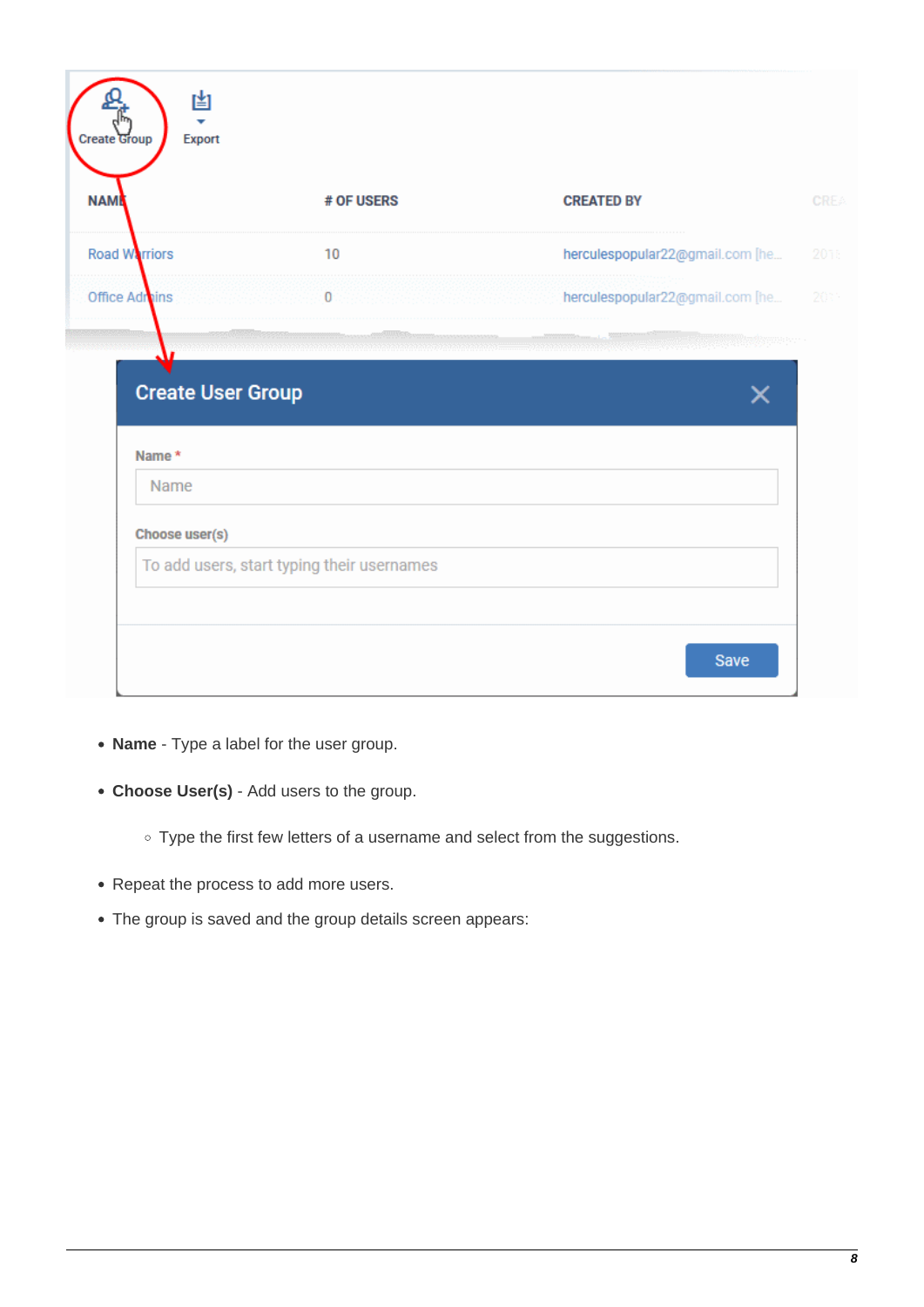| <b>Marketing Staff</b>       |                                   |                             |                             |  |  |  |
|------------------------------|-----------------------------------|-----------------------------|-----------------------------|--|--|--|
|                              | 飮                                 | ஆ                           | ₹                           |  |  |  |
| <b>Add Users to</b><br>Group | <b>Manage Profiles</b>            | <b>Delete User</b><br>Group | <b>Rename User</b><br>Group |  |  |  |
|                              |                                   |                             |                             |  |  |  |
| <b>Remove from Group</b>     |                                   |                             |                             |  |  |  |
| <b>USERNAME</b>              |                                   |                             |                             |  |  |  |
|                              | Dyanora [Stem Forks]              |                             |                             |  |  |  |
|                              | <b>Avanti [Saddle and Pedals]</b> |                             |                             |  |  |  |
| П                            | Writer [herculespopular]          |                             |                             |  |  |  |

Configuration profiles can now be applied to the group. See [this help page](https://community.itarian.com/help/topic-459-1-1005-14826-Assign-Configuration-Profiles-to-a-User-Group.html) for help to apply a profile to a user group.

**Note**: A single user can be a member of more than one group. Profiles from every group of which the user is a member are applied to the user's device. If the settings in one profile clash with another profile, EM implements the most restrictive setting. For example, if one profile allows the use of the camera but another profile blocks it, then the device is not able to use the camera.

# <span id="page-8-0"></span>**Import user groups from Active Directory**

You can configure the Endpoint Manager to access your AD server through the Lightweight Directory Access Protocol (LDAP). You can add multiple LDAP accounts.

#### **Process in brief:**

- Add an LDAP server by specifying its IP address, domain and the login credentials of the AD server:
	- Click 'Settings' > 'Portal Set-Up' > select the 'Active Directory' tab > Click 'Add'
- Once added, users and user groups in the AD directory are visible in the 'Active Directory' interface:
	- Click 'Settings' > 'Portal Set-Up' > select the 'Active Directory' tab > Click on an AD domain name > Click the 'User Groups' tab
- Select the users and groups you want to import
- Assign roles to users/user groups as required
- Synchronize LDAP with Endpoint Manager
- The selected users/user groups are imported and placed into corresponding groups in EM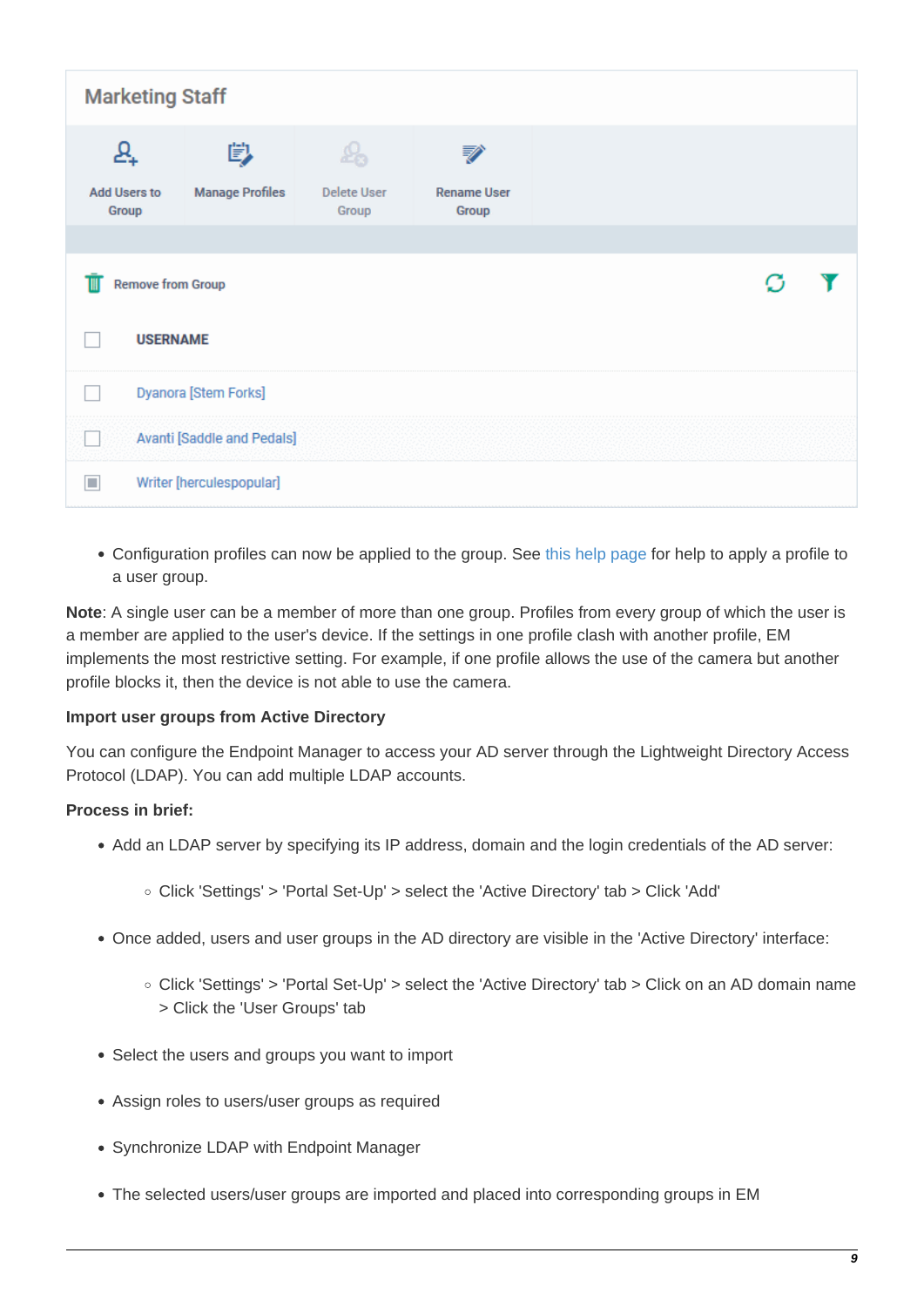The 'User List' and 'User Groups' interfaces let you view/manage users and enroll user devices.

# **Notes**:

- Endpoint Manager communicates with Comodo servers and managed devices in order to update data, deploy profiles, synchronize LDAP server via devices and so on.
- You need to configure your firewall accordingly to allow these connections. The details of IPs, hostnames and ports are provided in [Appendix 1a](https://community.itarian.com/help/topic-459-1-1005-14775-Appendix-1a---Endpoint-Manager-Services---IP-Nos,-Host-Names-and-Port-Details---EU-Customers.html) and [Appendix 1b](https://community.itarian.com/help/topic-459-1-1005-14776-Appendix-1b---Endpoint-Manager-Services---IP-Nos,-Host-Names-and-Port-Details---US-Customers.html) of the online help guide.

# **Add an Active Directory and import users/user groups**

- Click 'Settings' > 'Portal Set-Up'
- Click the 'Active Directory' tab

|              | Client Settings<br><b>Active Directory</b> | Extensions Management | Reports            | Device Removal Settings | Account Security            |                        |
|--------------|--------------------------------------------|-----------------------|--------------------|-------------------------|-----------------------------|------------------------|
| <b>图</b> Add | Sync with LDAP                             |                       |                    |                         |                             |                        |
|              | <b>ACCOUNT DOMAIN</b>                      | <b>CUSTOMER NAME</b>  | <b>ENABLE LDAP</b> | <b>SERVER HOST</b>      | <b>AUTHOR</b>               | <b>CREATED</b>         |
|              | Itsm-team.net                              | frontfork             | Enabled            | 54.93.118.85            | herculespopular22@gmail.com | 2018/11/15 01:43:12 PM |

Click 'Add' to start the 'Login to Active Directory' wizard:

# **Step 1 - Enter LDAP account details**

• Enter the AD server details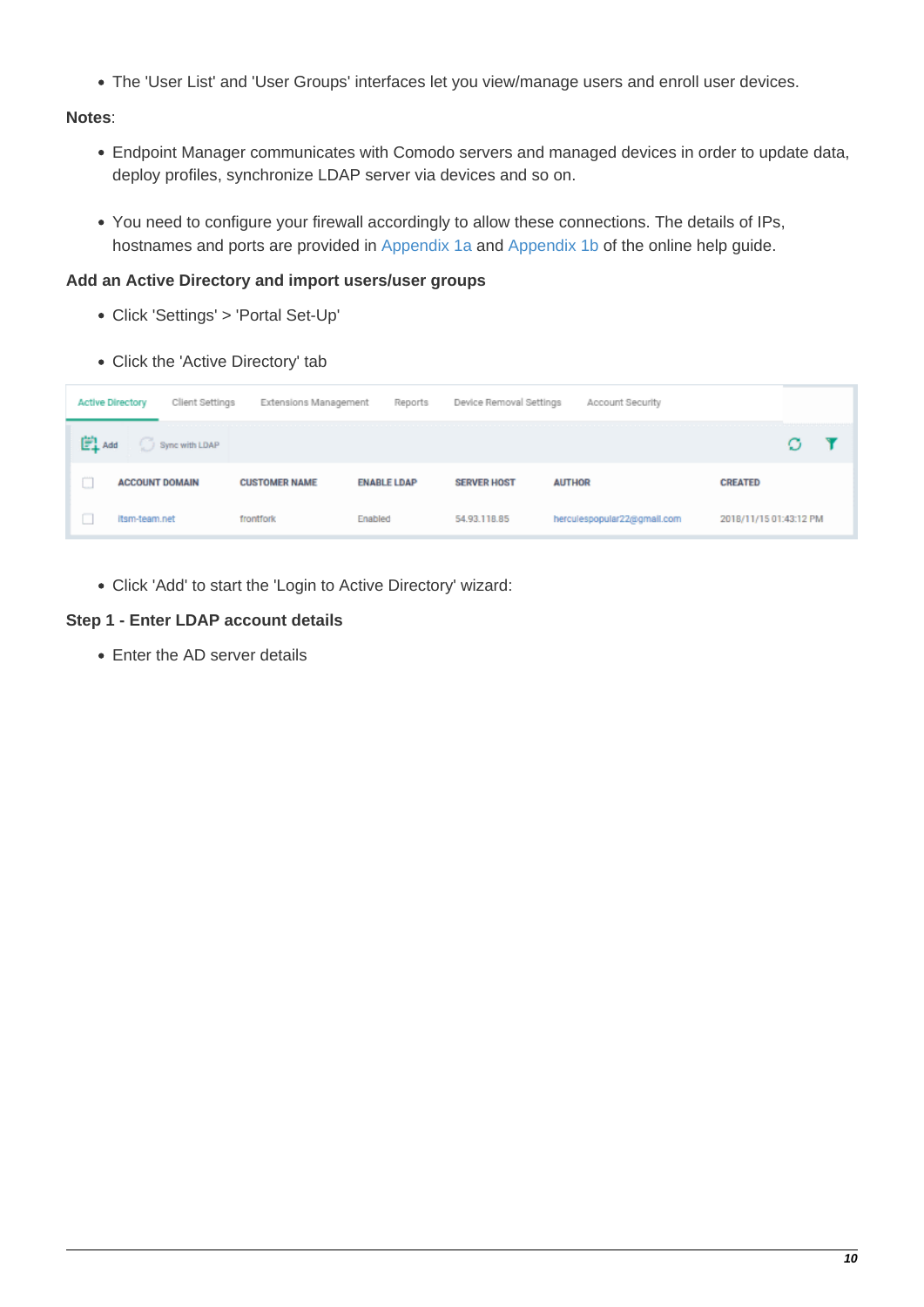| <b>Login to Active Directory</b> |                    |           |             |
|----------------------------------|--------------------|-----------|-------------|
|                                  |                    |           |             |
| 1. SETTINGS                      | 2. SYNCHRONIZATION | 3. FINISH |             |
| LDAP server host *               |                    |           |             |
| LDAP account domain *            |                    |           |             |
| Customer*                        |                    |           |             |
| LDAP account login *             |                    |           |             |
| LDAP account password *          |                    |           |             |
|                                  |                    |           |             |
|                                  |                    |           | <b>Next</b> |

**LDAP Server Host** - The IP address or hostname of the Active Directory (AD) server

**LDAP Account Domain** - The Active Directory domain name.

**Company** - Choose the company to which the AD server belongs.

- ITarian MSP customers can add AD servers for multiple companies.
- ITarian Enterprise and EM stand-alone customers can only select the default company.

**LDAP Account Login** and **LDAP Account Password** - The admin username and password required to access the AD server.

Click 'Next'

**Step 2 - Synchronization Settings**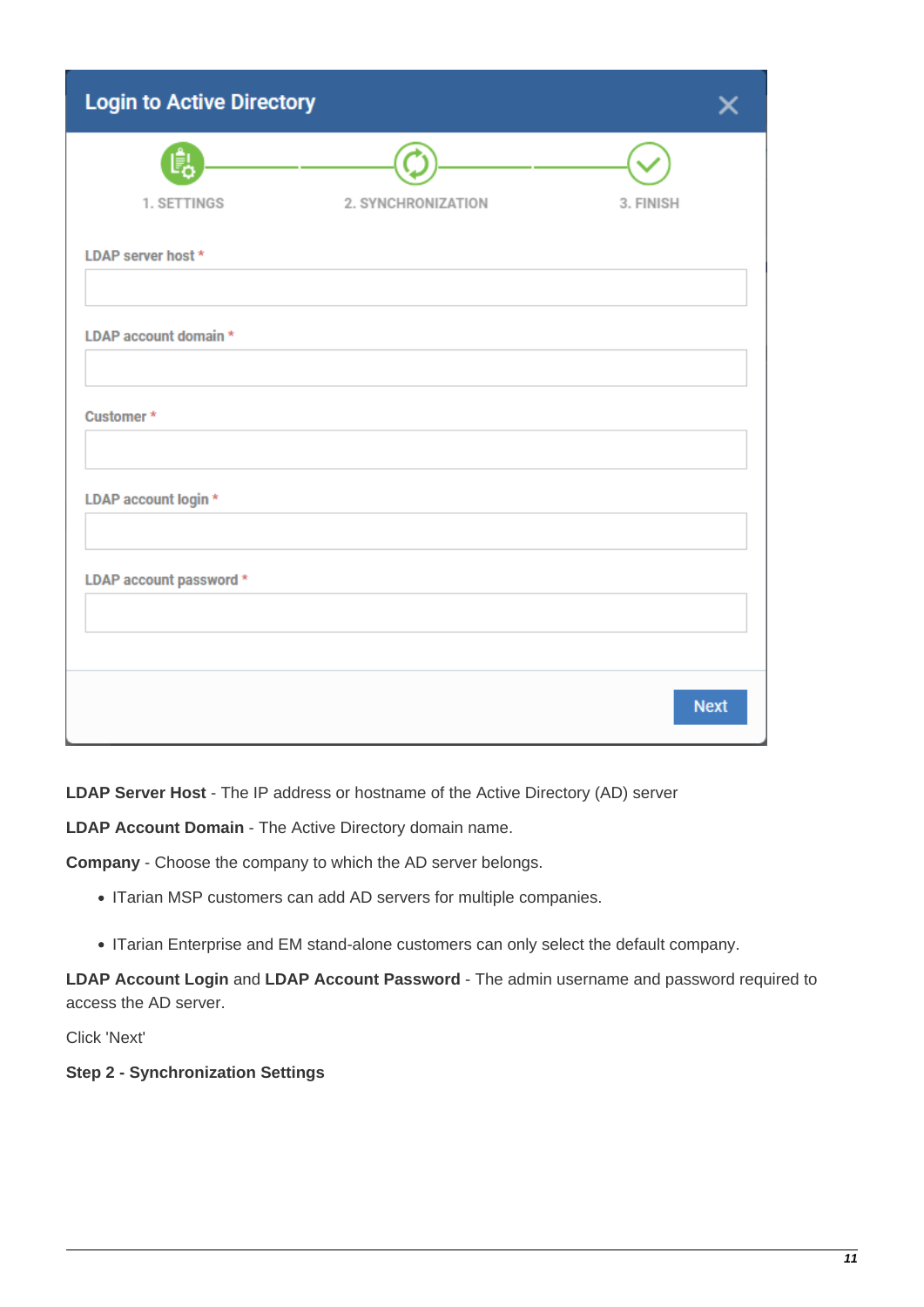| <b>Login to Active Directory</b>                                                    |                            |
|-------------------------------------------------------------------------------------|----------------------------|
|                                                                                     |                            |
| 2. SYNCHRONIZATION<br>1. SETTINGS                                                   | 3. FINISH                  |
| Enable sync at business days<br>L.                                                  |                            |
| Enable sync at weekend                                                              |                            |
| Please select the proper connection type for establishing connection to LDAP server |                            |
| Directly - server checks connection directly<br>$\circledcirc$                      |                            |
| Via Device(s) - server checks connection via enrolled device(s)                     |                            |
| Type device name to search among devices                                            |                            |
|                                                                                     |                            |
|                                                                                     | <b>Back</b><br><b>Next</b> |

**Enable Sync at Business Days** – EM will check for and import new users from the AD server once per day, Monday through Friday.

**Enable Sync At Weekend** - EM will check for and import new users from the AD server on Saturdays and Sundays.

Note - you can manually sync at any time by clicking the 'Sync with LDAP' button.

**Connection Type** - These determine how Endpoint Manager connects to the LDAP server. You can specify a direct connection from the EM server to the AD server, or connect via an enrolled device.

If you choose the second option, you should specify the names of enrolled Windows devices that are in the same network as the AD server.

Click 'Next'

```
Step 3 - Finish
```
 $\pmb{\times}$ 

- **Do not send any enrollment notifications** No notification mails are sent to imported users
- **Send enrollment notifications to all synchronized new users** Device enrollment emails are sent to imported users. These mails include instructions that tell the user how to add their device to the Endpoint Manager.
- **Specify email address to send enrollment notifications for all synchronized new users** Add